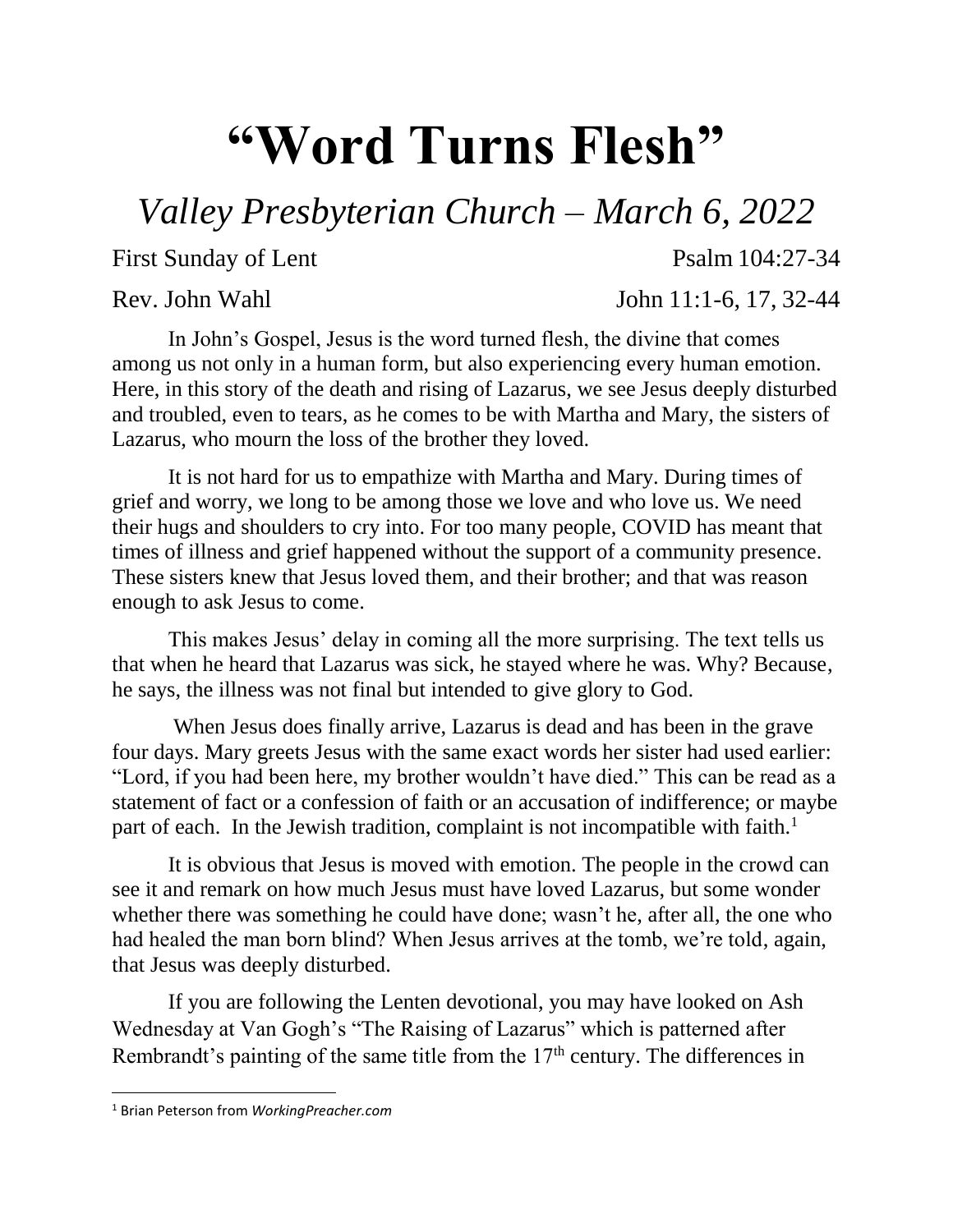color and tone are quite striking, but also is the focus. In Rembrandt's work, Jesus is standing above the tomb, arm raised to heaven, calling Lazarus to come out. Van Gogh, on the other hand, does not include Jesus in his painting; rather, he zooms in on the two sisters of Lazarus, Martha and Mary, kneeling at the side of the grave, almost face to face with their beloved brother. The position of their bodies and the look on their faces show shock and anguish.

In this gospel, John paints a picture of Jesus that fully understands that he has come from the Father, and is one with the Father. He knows that Lazarus will be raised to new life. Still, his sorrow is like that of the two sisters: he is pained to the point of tears. It may well be that in his portrayal of this scene, Van Gogh did not want us to focus too much on the majesty of Jesus – the Son of the Father – who had the power to raise the dead to new life. Instead, he portrays the pain and loss – the humanity – that the sisters are experiencing.

When we have lost something – or someone – that we care about, sometimes we what we need most is not the assurance that the lost will be found – or restored to life – but for those around us to have compassion; to acknowledge our grief and mourning. Mary and Martha had called Jesus to come and be there because they knew that Jesus loved Lazarus and loved them, and they loved him. This is who we try to surround ourselves with when we are hurting – those we love and who love us – who will comfort us and help us heal.

Jesus, of course, has not only come to be with Martha and Mary, but to show them what life in him looks like. When the gravestone is rolled away, despite the warnings about the stench that will come out of the tomb, Lazarus emerges alive.

What we know, and Jesus knows, but no-one else in the story knew, is that when Jesus calls Lazarus from the grave to new life, it meant that his own death was growing closer. This would be the last  $sign - or$  miracle – that Jesus performs in John's Gospel and proved to be the catalyst for the plot to arrest and crucify him. As Francis Taylor Gench says, "when Jesus called Lazarus out of the tomb, he performs the act that will place him in one."<sup>2</sup>

Lazarus was beloved by Jesus; he was a friend and follower, a sheep of his own fold. As we learned in last week's reading, Jesus is the good shepherd who willingly risks his life for the sake of those who are his own. No greater love is there than to lay down one's life for a friend.

 $\overline{\phantom{a}}$ 

<sup>2</sup> Francis Taylor Gench, *Encounters with Jesus: Studies in the Gospel of John*